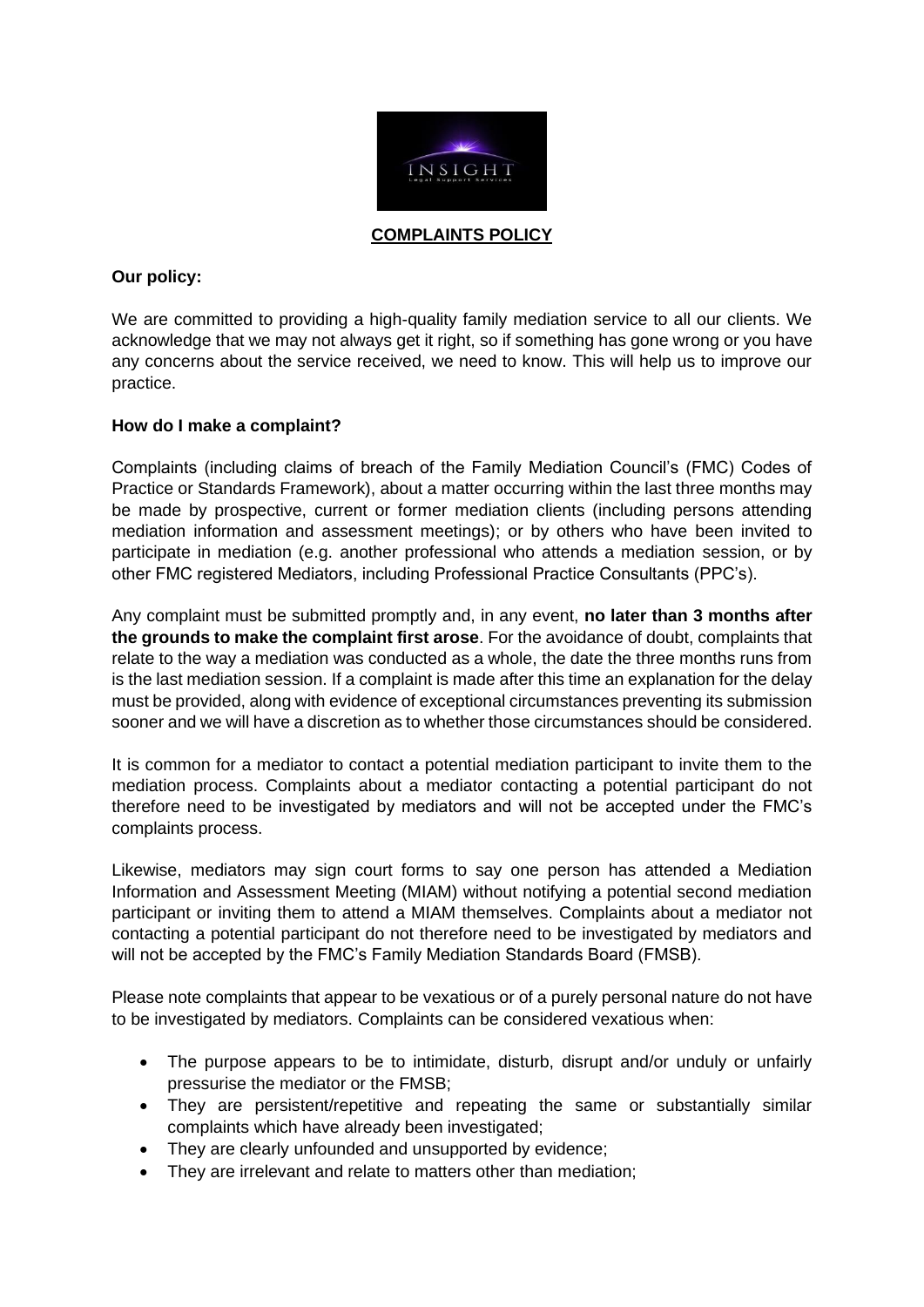• Abusive or offensive language is used.

Complaints can be considered of a purely personal nature if they are discriminatory or focus on the personal attributes or circumstances of a mediator rather than their actions as a mediator.

Please note that neither the mediators nor the FMSB will be able to disclose any information to you that is confidential between the mediator and the mediation participants. It is therefore normal that as a third party, you will only receive a limited amount of information in response to your complaint, even in circumstances where it is considered by the FMSB.

If you wish to make a complaint, in the first instance please contact the Mediator dealing with your case either in writing, by e-mail or letter, to give details of your complaint. We will listen carefully to any concerns you raise about how your case has been dealt with. If the Mediator concerned is unable to resolve your complaint internally, the complaint may be passed to an independent PPC to review (please see below).

To help us to understand your complaint, and so we do not miss anything, please tell us:

- Your full name and contact details:
- The details of your complaint;
- How you would like your complaint to be resolved; and
- Your file reference number (if you have it)

## **How will you deal with my complaint?**

We will write to you (by e-mail or letter) within seven working days acknowledging your complaint, enclosing a copy of this policy.

All complaints that are within the scope of this policy will be investigated and responded to normally within 30 days of receipt. If further time is required before a response can be provided you will be notified of this in writing.

We may need to ask you for further information or documents to respond fully to your complaint. If so, we will ask you to provide the information within a specific period of time. We may also, if appropriate, invite you to a meeting to discuss your complaint. You do not have to attend if you do not wish to, or if you are unable to. We will be happy to discuss the matter with you by telephone or video conference if preferred.

We will write to you at the end of our investigation to tell you what we have done and what we propose to do to resolve your complaint.

## **What do I do if we cannot resolve my complaint?**

If you are dissatisfied with the mediator's response you should explain in writing why your complaint has not been addressed. On reviewing your complaint, we may call upon an independent PPC to review the matter. If this is necessary written consent will be sought from clients to release their papers to the independent PPC. The independent PPC should report within 14 days of receiving the case file to the mediator, who should write to the complainant confirming their decision, usually within 7 days of receiving the report.